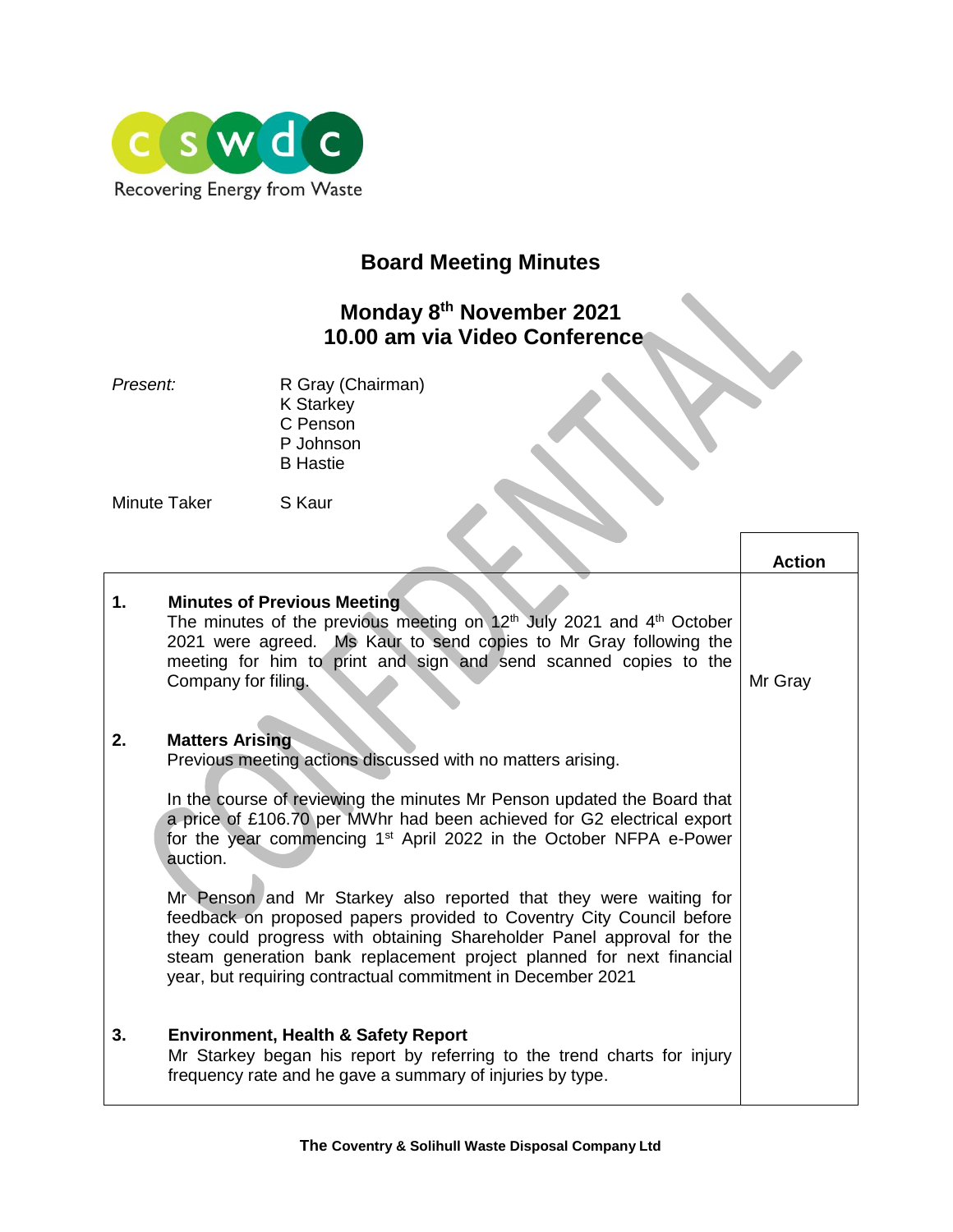|    | There were two injuries in July to a member of the public and a contractor,<br>one in August involving a member of the public with no injuries in<br>September and two injuries involving contractors in October. All the<br>injuries were minor and all were investigated and actioned.                                                                                                                                                                                          |                  |
|----|-----------------------------------------------------------------------------------------------------------------------------------------------------------------------------------------------------------------------------------------------------------------------------------------------------------------------------------------------------------------------------------------------------------------------------------------------------------------------------------|------------------|
|    | There was one external environmental complaint regarding a burning<br>plastic odour in September 2021, but it was very unlikely to have<br>originated from CSWDC due to the wind direction. There were no<br>abnormal operations or environmental incidents. There was one permit<br>breach for dioxins, and the initial findings are that the plant had stable<br>combustion, was operating within normal expected parameters and the<br>abatement system was working correctly. |                  |
|    | Meetings continue to discuss the recent changes in the Best Available<br>Technique Reference Documents (BREF) at the Environmental Services<br>Association (ESA).                                                                                                                                                                                                                                                                                                                 |                  |
|    | The BREF interpretation document has been issued via the ESA to sites<br>on 1 <sup>st</sup> October 2021 following consultation.                                                                                                                                                                                                                                                                                                                                                  |                  |
|    | There have been no further updates since the last Board report from the<br>EA regarding when the Company will be issued its new permit. The<br>deadline of December 2023 remains.                                                                                                                                                                                                                                                                                                 |                  |
|    | Mr Starkey concluded his report by referring to the 2021 improvement<br>programme. All projects were on target to be completed within the<br>designated timescales, although some of the timescales had been<br>previously revised. The description for item 3 description reads as if the<br>project is still in progress whereas the status states it is completed. The<br>status needs to be updated accordingly.                                                              | <b>K Starkey</b> |
| 4. | <b>Commercial Report</b><br>Mr Starkey updated the meeting on the current status of issues relating to<br>certain waste contracts.                                                                                                                                                                                                                                                                                                                                                |                  |
| 5. | <b>Company Performance Report</b><br>Mr Starkey presented the plant performance for the six months ended 26 <sup>th</sup><br>September.                                                                                                                                                                                                                                                                                                                                           |                  |
|    | The waste throughput is 4% ahead of budget and 3% lower than last year.<br>A and B Shareholder waste throughput was 14% lower than budget and<br>2% higher than last year. C Shareholder waste throughput was in line<br>with the budget and 4% lower than last year. Non-shareholder waste<br>throughput was ahead of budget and 15% lower than last year.                                                                                                                       |                  |
|    | A and B Shareholder waste accounted for 44% of total throughput<br>compared with 42% in the same period last year. A, B and C Shareholder<br>waste accounted for 89% of total throughput compared with 87% in the                                                                                                                                                                                                                                                                 |                  |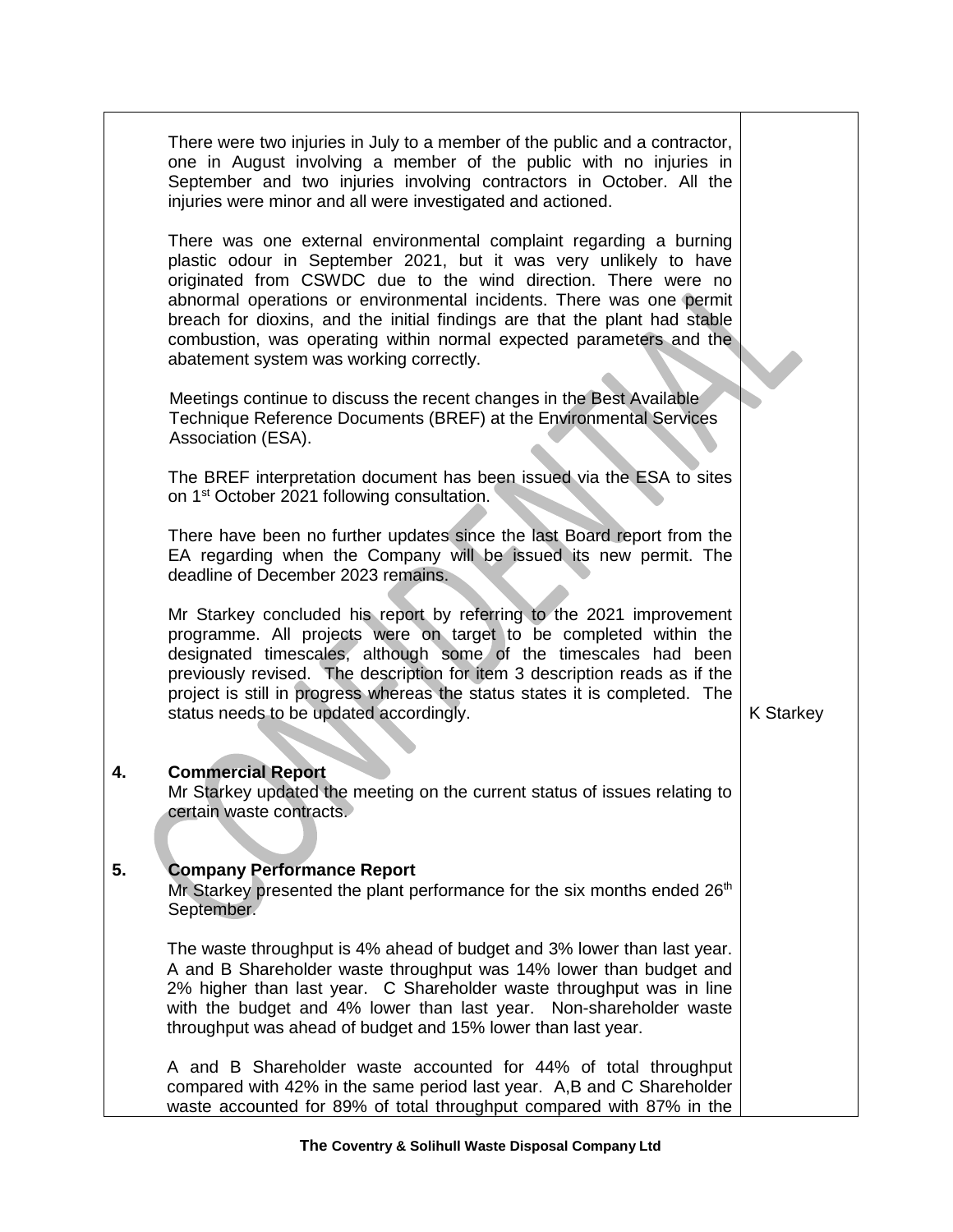|          | same period last year.                                                                                                                                                                                                                                                                                                                                                                                                                                                                                                                                                 |                         |
|----------|------------------------------------------------------------------------------------------------------------------------------------------------------------------------------------------------------------------------------------------------------------------------------------------------------------------------------------------------------------------------------------------------------------------------------------------------------------------------------------------------------------------------------------------------------------------------|-------------------------|
|          | Plant availability was 91% compared with a budget of 89% and a prior<br>year performance of 94%, and average waste throughput per unit hour<br>was tonnes compared with a budget of tonnes and a prior year<br>performance of<br>tonnes.                                                                                                                                                                                                                                                                                                                               |                         |
|          | Electricity export was 5% higher than budget and 3% lower than last year.                                                                                                                                                                                                                                                                                                                                                                                                                                                                                              |                         |
|          | Mr Starkey also provided the Board with a brief update on operating<br>performance for the period ending 24 <sup>th</sup> October 2021.                                                                                                                                                                                                                                                                                                                                                                                                                                |                         |
|          | Mr Gray asked whether a chimney inspection was carried out during the<br>October total plant outage. Mr Starkey stated that he believed it had but<br>would check and confirm.                                                                                                                                                                                                                                                                                                                                                                                         | <b>Mr Starkey</b>       |
|          | Mr Penson reported to the Board on the Company's financial<br>performance. The profit before tax and pension provision for the six<br>months is £7,261k which is £1,979k ahead of budget but £540k behind<br>last year. This is partly due to higher revenues, arising from higher<br>availability, increased throughput and a more favourable sales mix. It is<br>also due to lower total EfW costs which are £596k below budget. There<br>have been cost savings compared to the budget in most categories,<br>notably maintenance, administration and depreciation. |                         |
|          | Mr Penson presented a revised forecast for the year ending 31 <sup>st</sup> March<br>2022. The forecast profit before interest, pensions and tax was £10.7m<br>compared with a budget of £8.6m. The year-end cash position is forecast<br>to be £11.8m, compared with a budgeted figure of £9.4m, due mainly to a<br>better than budgeted opening position and better forecast trading.                                                                                                                                                                                |                         |
| 6.<br>7. | <b>Review of Risk Register</b><br>Mr Starkey and Mr Penson updated the Board on the items listed in the<br>Business Risk Register which were discussed and approved.<br>FM Global Property Insurance Renewal 2022/23                                                                                                                                                                                                                                                                                                                                                   |                         |
|          | Mr Penson presented a summary of the FM Global property insurance<br>renewal proposal terms for 2022-23, along with benchmarking data<br>provided by Aon. The proposal was discussed by the Board and approval<br>was provided to accept it. The Board also requested that a three year<br>long term agreement should be sought if possible.                                                                                                                                                                                                                           | Mr Penson<br>Mr Starkey |
| 8.       | <b>Dividend</b><br>Mr Penson presented the proposed schedule of dividends for the Forecast<br>year ending 31 <sup>st</sup> March 2022, the Budget year ending 31 <sup>st</sup> March 2023 and<br>the further four years of the Five Year Plan ending 31 <sup>st</sup> March 2027.<br>Following discussions of this Mr Hastie requested that a £1.5m increase in                                                                                                                                                                                                        |                         |